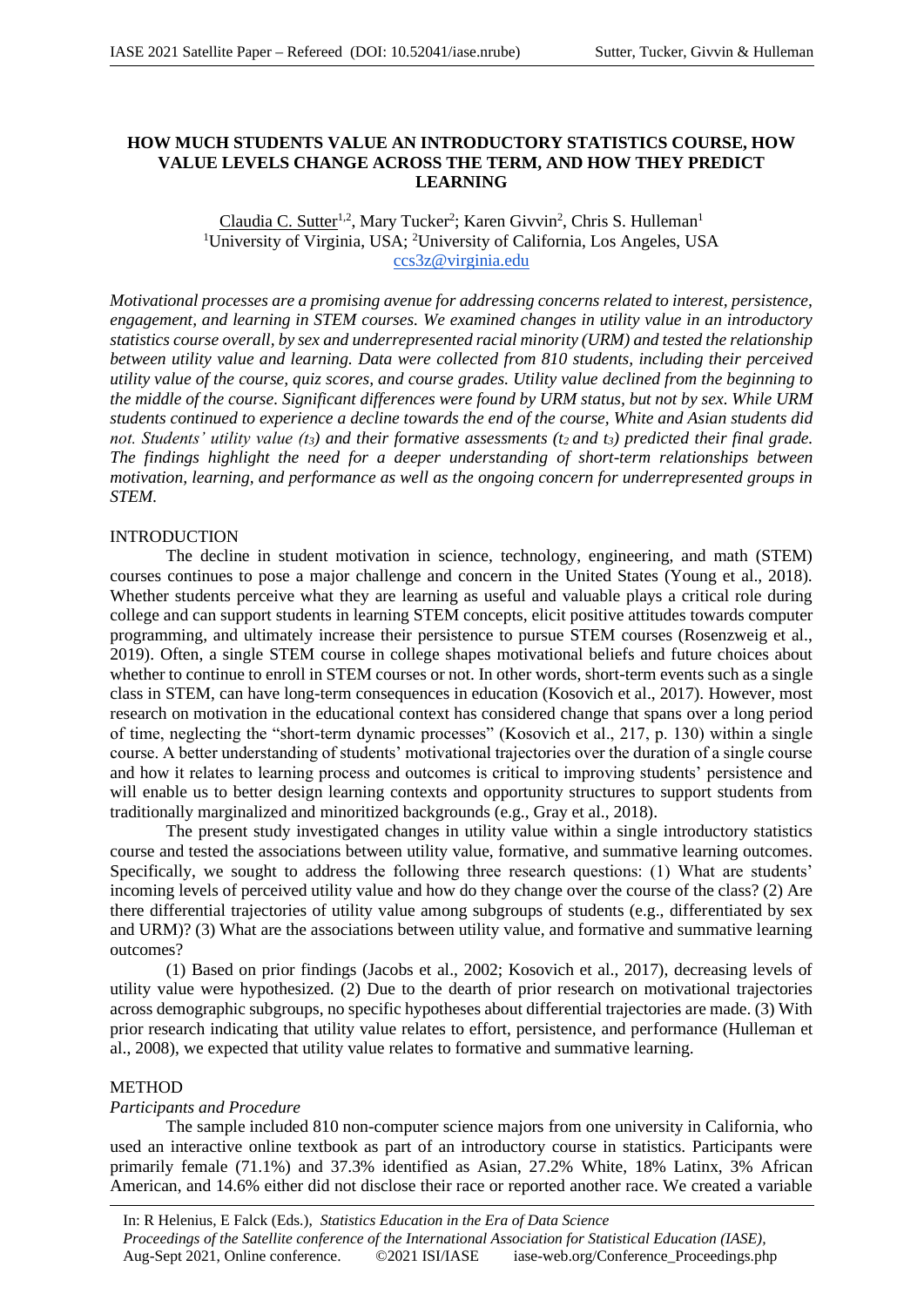inclusive of underrepresented racial minorities (URM) to use in our analyses  $(0 = White)$  or Asian;  $1 =$ African American, Black, Hispanic, Indian Subcontinent, Native American, Mixed race, or Greater Middle Eastern). Students of mixed race were included in the URM group, unless their race was White and Asian. Students from six courses completed a survey at the beginning of the course  $(t_1)$ : prior to chapter 1), mid-course (t<sub>2</sub>: end of chapter 8) and at the end of the course (t<sub>3</sub>: after chapter 12, t<sub>3</sub>). Given the nested nature of the data, intraclass correlations (ICCs) were calculated for utility value (ICC $_{t1}$  = .019; ICC<sub>t2</sub> = .012; ICC<sub>t3</sub> = .034) and formative learning (ICC<sub>t1</sub> = .028; ICC<sub>t2</sub> = .012; ICC<sub>t3</sub> = .040). Because these ICC values were below the level of triviality defined by Lee (2000; ICC < .10), and our research questions were focused on student-level indicators, multi-level models were not required.

### *Measures*

Perceived *utility value* was assessed using the average of two items ('The content of this course is important for me' ; 'What I learn in this course will be useful in the future'; Kosovich et al., 2015) at three time points ( $\alpha$  t<sub>1</sub> = .84;  $\alpha$  t<sub>2</sub> = .85;  $\alpha$  t<sub>3</sub> = .85), rated on a five-point Likert scale from 1 (strongly disagree) to 5 (strongly agree). *Formative learning outcomes* included students' scores on the practice quiz at the end of each of the 11 chapters; scores on chapter 1 reflected time point 1, scores on chapters 2-8 reflected time point 2, and scores on chapters 9-11 reflected time point 3. The *summative learning outcome* measure, final course grade, was provided by one instructor at the end of the semester and available for 241 students.

## *Missing Data*

Missing data was low for utility value (between 3.1% at  $t_1$  to 6.5% at  $t_3$ ) and the formative quizzes (between 1.4% and 4%). Full Information Likelihood Estimation (FIML) (Muthén & Muthén, 1998-2012) was estimated for the latent change and SEM models.

#### *Analysis*

*Preliminary Analysis: Measurement Invariance.* To ensure that the latent construct (i.e., utility value) is being measured in the same way over time (Widaman & Reise, 1997), four models were computed: Model 1 (configural invariance) included the same factor structure over time without constraints on factor loadings or intercepts. Model 2 (weak invariance) constrained the factor loadings to be equal across time points. Model 3 (strong invariance) required the factor loadings and the item intercepts to be invariant over time. Model 4 (strict invariance) constrained the item residual variances to be equal over time. Measurement invariance analyses suggest strong invariance, which allows comparing latent means over time (Cheung & Rensvold, 2002).

*Descriptive Analysis.* To identify incoming and changing levels of utility value overall as well as by sex and URM, paired sample *t*-tests and Cohen's *d* were computed in SPSS.

*Latent Change Model.* To examine the change from the beginning of the course to the middle of the course (Change 1) and from the middle to the end of the course (Change 2) as well as the interactions with sex and URM, a neighbor change model was specified while controlling for prior GPA (see Figure 1 for conceptual model; Geiser, 2012).



Figure 1. Neighbor Change Model with the Proposed Effects on Students' Utility Value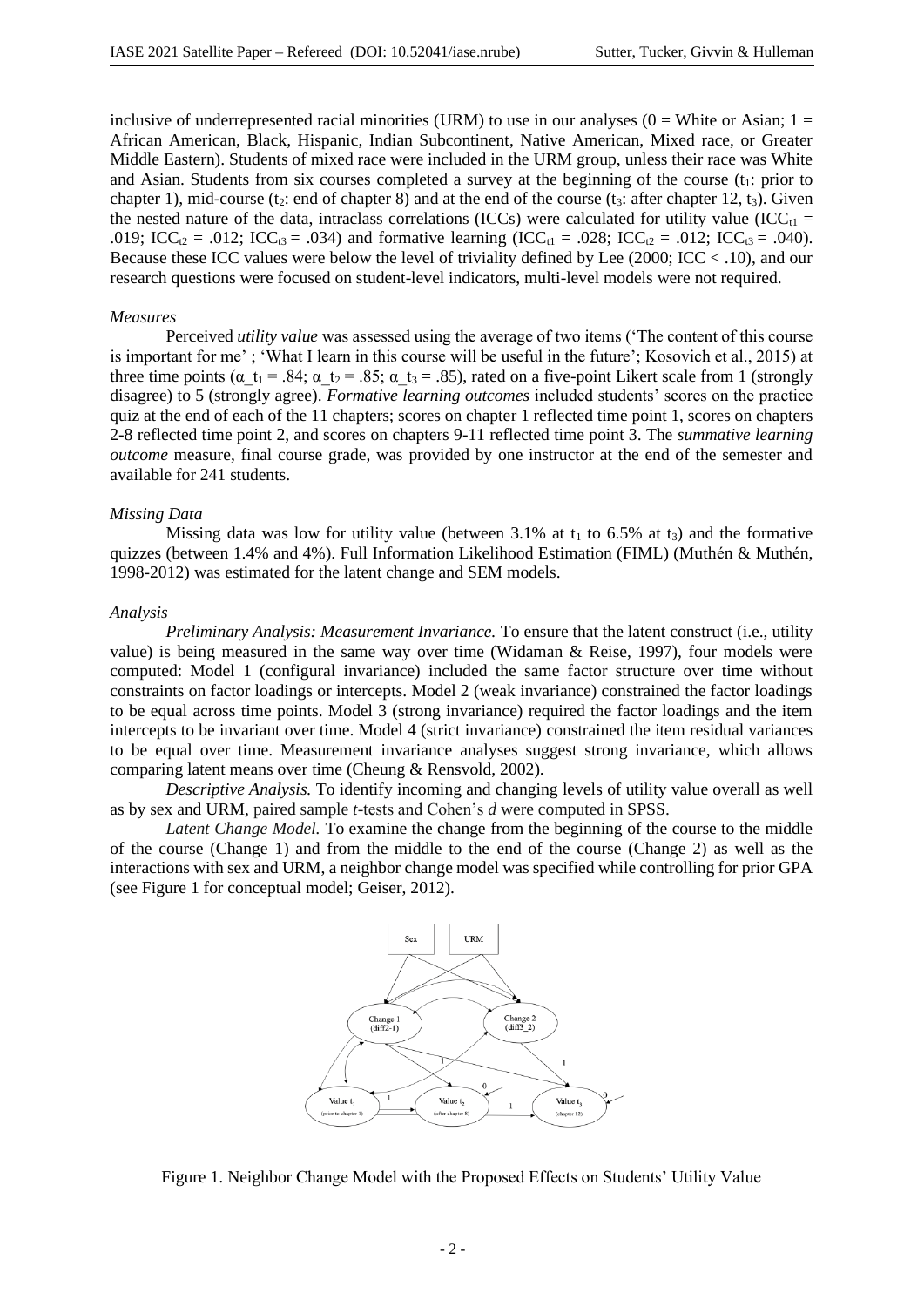*Structural Equation Model.* To explore the relationships between utility value, formative assessment, and summative assessment (course grades) among a subset of students, a model relating students' utility value to formative assessment and vice versa as well as their summative assessment was specified (see Figure 2), while controlling for sex and URM.



Figure 2. Model relating utility value and formative and summative learning outcomes

## RESULTS

## *Descriptive Statistics and Correlations*

Means, standard deviations, and correlations between utility value and formative and summative learning outcomes are reported in Table 1. Students' perceived utility value at the beginning of the course was relatively high and not related to formative learning outcomes during the course  $(t_1, t_2)$  $t_2$ , or  $t_3$ ) or the final course grade. However, utility value in the middle of the course  $(t_2)$  was significantly related to their formative learning  $(t_2)$  and towards the end of the course  $(t_3)$ . Utility value at the end of the course  $(t_3)$  was significantly related to formative learning outcomes throughout the course as well as their summative learning outcome. Finally, formative learning outcomes were significantly related to the summative learning outcome.

Table 1. Descriptive Statistics and Correlations

| Table 1. Descriptive Statistics and Correlations |     |      |                  |               |                |                                          |                |         |        |     |
|--------------------------------------------------|-----|------|------------------|---------------|----------------|------------------------------------------|----------------|---------|--------|-----|
|                                                  | n   | Mean | - SD             | (1)           | (2)            | (3)                                      | (4)            | (5)     | (6)    | (7) |
| (1) Utility Value $t_1$                          | 785 | 4.22 | .77              |               |                |                                          |                |         |        |     |
| (2) Utility Value $t_2$                          | 777 | 3.86 | .98              | $43**$        | $\overline{1}$ |                                          |                |         |        |     |
| (3) Utility Value $t_3$                          | 757 | 3.83 | .97              | $.32**$ .54** |                |                                          |                |         |        |     |
| (4) Formative Learning $t_1$                     | 799 | .86  | .10 <sup>°</sup> | $-.04$        |                | $.06$ $.09**$                            | $\blacksquare$ |         |        |     |
| $(5)$ Formative Learning $t_2$                   | 810 | .69  | .16              | .03           |                | $21**$ 26 <sup>**</sup> 38 <sup>**</sup> |                |         |        |     |
| (6) Formative Learning $t_3$                     | 800 | .55  | .20              | .01           |                | $19**$ 21** 24**                         |                | $72*$   |        |     |
| (7) Final Grade                                  | 240 | 3.86 | .56              | $-.02$        | .12            | $.21***$ .29**                           |                | $.48**$ | $40**$ |     |

*Note. \*\*p < .01 level, \*p < .05 level*

Descriptive statistics overall as well as by sex and URM, including paired sample t-tests and Cohen's *d* are reported in Table 2. The overall mean change for Change 1 was significant, whereas it was not significant for Change 2, indicating that, on average, students experienced a decline in their perceived utility value from the beginning to the middle of the course but not from the middle to the end of the course. Although mean levels (Change 1) declined for all demographic groups, there were differential rates of decline. More strikingly, whereas the mean levels of utility value continued to decline for URM students, they did not continue to decline for non-URM students.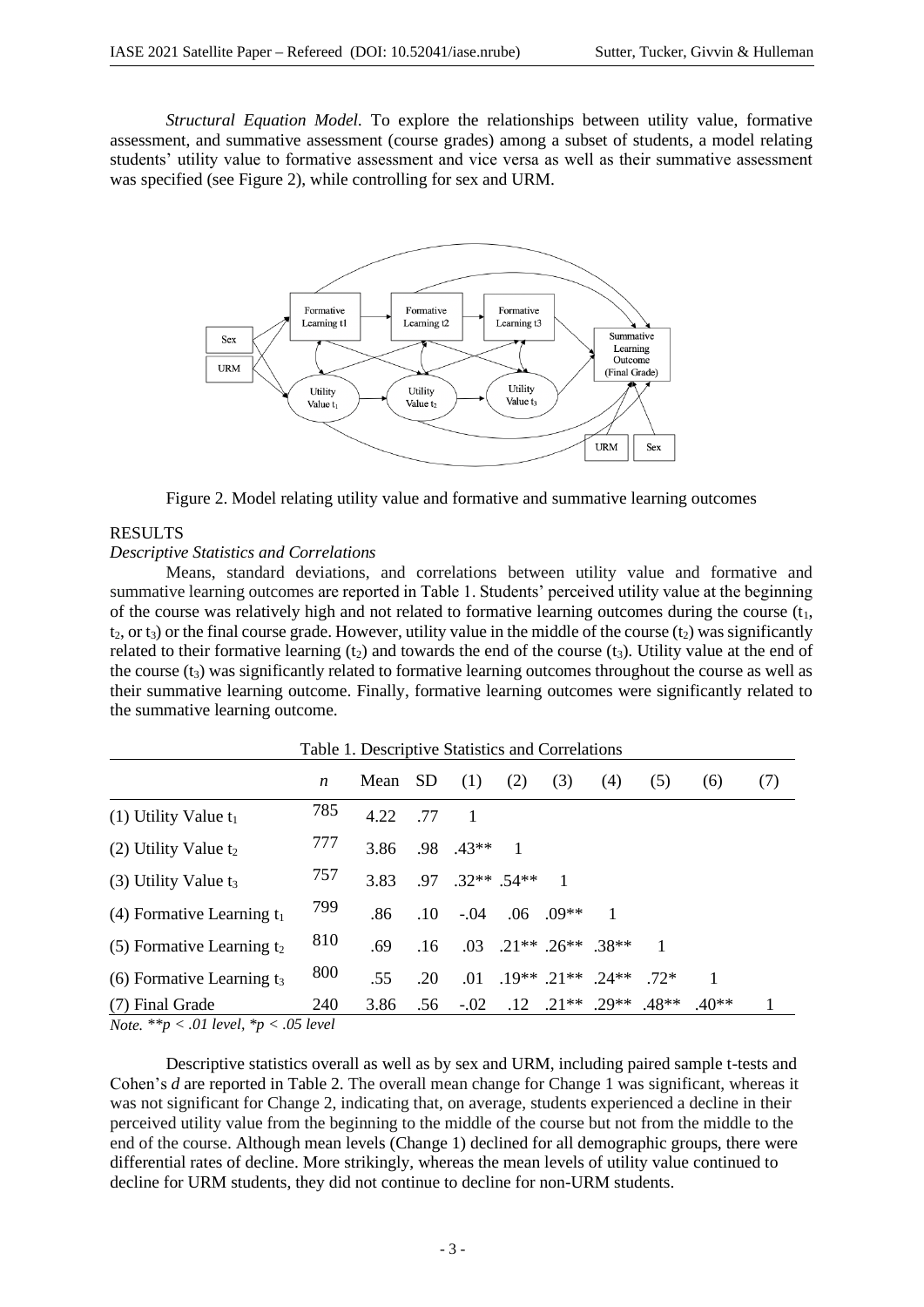|               | Change 1 $(t_2-t_1)$ |                                |                                |                 |                  | Change $2(t_3,t_2)$ |                  |                                |                                |                   |                  |                  |
|---------------|----------------------|--------------------------------|--------------------------------|-----------------|------------------|---------------------|------------------|--------------------------------|--------------------------------|-------------------|------------------|------------------|
|               | $\boldsymbol{n}$     | t1<br>$\boldsymbol{M}$<br>(SD) | t2<br>$\boldsymbol{M}$<br>(SD) | t(df)           | $\boldsymbol{p}$ | $\boldsymbol{d}$    | $\boldsymbol{n}$ | t2<br>$\boldsymbol{M}$<br>(SD) | t3<br>$\boldsymbol{M}$<br>(SD) | t(df)             | $\boldsymbol{p}$ | $\boldsymbol{d}$ |
| Overall       | 754                  | 4.22<br>(.76)                  | 3.86<br>(.98)                  | 10.392<br>(753) | < .001           | .41                 | 734              | 3.86<br>(.97)                  | 3.83<br>(.96)                  | 1.021<br>(733)    | .308             | .03              |
| <b>By Sex</b> |                      |                                |                                |                 |                  |                     |                  |                                |                                |                   |                  |                  |
| Female        | 555                  | 4.23<br>(.77)                  | 3.88<br>(.98)                  | 8.820<br>(554)  | < .001           | .40                 | 539              | 3.88<br>(.97)                  | 3.81<br>(.96)                  | 1.706<br>(538)    | .089             | .07              |
| Male          | 175                  | 4.16<br>(.74)                  | 3.80<br>(1.00)                 | 4.823<br>(174)  | < .001           | .32                 | 168              | 3.81<br>(.98)                  | 3.90<br>(.97)                  | $-1.224$<br>(167) | .223             | $-.09$           |
| <b>By URM</b> |                      |                                |                                |                 |                  |                     |                  |                                |                                |                   |                  |                  |
| <b>URM</b>    | 234                  | 4.27<br>(.75)                  | 3.84<br>(1.01)                 | 7.329<br>(498)  | < .001           | .48                 | 225              | 3.85<br>(.99)                  | 3.70<br>(.98)                  | 2.270<br>(224)    | .024             | .15              |
| Non-URM       | 499                  | 4.20<br>(.76)                  | 3.88<br>(.97)                  | 7.312<br>(233)  | < .001           | .37                 | 484              | 3.88<br>(.96)                  | 3.90<br>(.94)                  | $-.569$<br>(483)  | .570             | .02              |

Table 2. Statistical values (t, df, p) of t-test for paired samples (t1-t2 and t2-t3) of utility value and Cohen's d (d) for the overall sample as well as by sex and URM

*Latent change models - change in utility value and interactions with sex and URM*

The model fit for the specified model was good:  $(\gamma^2(22) = 37.040, p = .0234; CFI = 0.993,$ TLI =  $0.989$ , RMSEA =  $0.030$ , SRMR =  $0.026$ ). Individual differences in latent change were not significantly explained by sex (for both Change 1 and Change 2), indicating that the change in utility value for male and female students are not significantly different. The story was different by URM status. Whereas the regression coefficients for the regression of Change 1 on URM was not statistically significant ( $\beta$  = -0.050*, p* = .197), it was for the regression of Change 2 ( $\beta$  = -0.112*, p* = .011), implying that there is a significant interaction between time and URM aligning with the descriptive statistics showing whereas both URM and non-URM students experience a decline in Change 1, only URM students continue to experience a decline in Change 2.

*Associations between utility value, formative and summative learning outcomes - Exploratory analysis using a subsample of students*

The fit of the model (see Fig. 2) relating utility value, formative and summative learning to one another was acceptable  $(\chi^2(32) = 65.949, p = 0.0004; CFI = 0.960, TLI = 0.918, RMSEA = 0.067,$ SRMR = 0.047). Overall, students' utility value at a given time predicted their subsequent utility value and scores on a formative assessment at a given time predicted their scores on the subsequent formative assessments. Utility value and formative learning outcomes in the middle of the course were significantly related. Utility value and formative learning outcomes at the end of the course  $(t<sub>3</sub>)$ positively predicted students' summative learning outcome. Moreover, formative learning outcomes in the middle of the course directly predicted their summative learning outcome.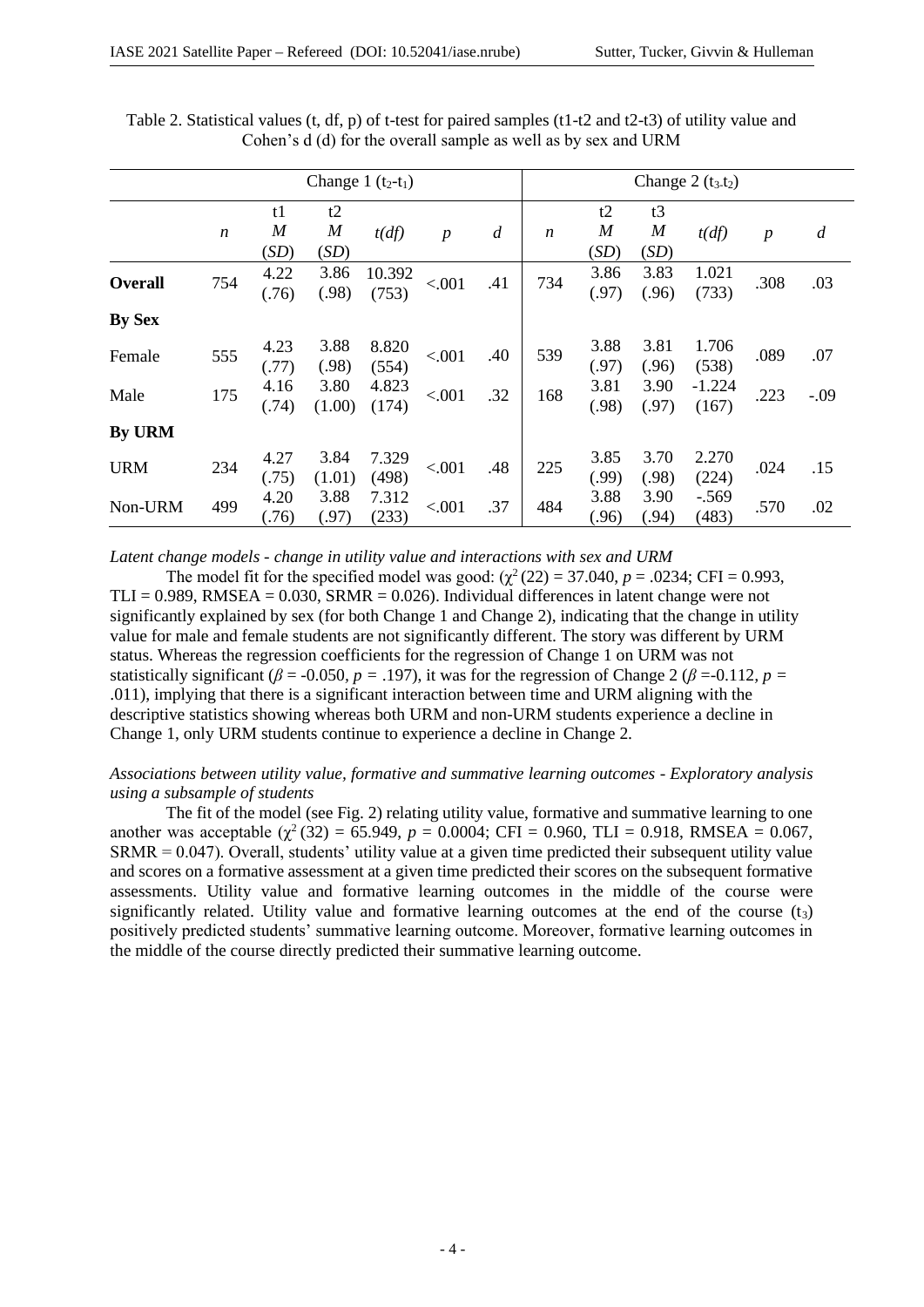

Figure 3. Path model of the significant paths (standardized coefficients) between utility value, formative and summative learning outcome; \*\*\*p < .001 level; \*\*p < .01 level, \*p < .05 level

#### DISCUSSION

The present study contributes to prior research by exploring utility value trajectories within the context of a single introductory college statistics course while accounting for sex and underrepresented racial minority status. Students reported relatively high levels of utility value at the beginning of the course. As expected, utility value significantly changed over the term with a significant decline from the beginning to the middle of the course. We did not find evidence of sex differences in the trajectories of utility value, however, there were significant differences by URM status: While URM students continued to experience a decline, Asian and White students did not. The present study thus adds to prior research by highlighting the ongoing concern for underrepresented groups in the sciences. The differential motivational trajectories further highlight the "need to understand students' specific motivational needs" (Robinson et al, 2019), especially among demographic subgroups and in the context of online statistics education. Future research should simultaneously examine the trajectories of different motivational variables, e.g., utility value *and* expectancy levels, to determine how "one construct fluctuates during a semester may be related or unrelated to how the other fluctuates" (Kosovich et al., 2017, p. 132), while accounting for sex, race, and URM status. Further, because different types of values (i.e., intrinsic, utility, attainment value) have been suggested to differentially predict learning outcomes, examining change in said different facets of values would inform education and intervention practice (Kosovich et al., 2017).

Students' perceived utility value of the course  $(t<sub>3</sub>)$  and their formative learning outcomes  $(t<sub>2</sub>$  and t3) predicted their summative learning outcome (i.e., course grade), and utility value and formative learning outcomes at  $t_2$  were significantly associated. Neither incoming perceived utility value of the course nor utility value mid-course predicted their final course grade. Although utility value perceptions have been found to be directly linked to performance (e.g., Wigfield & Eccles, 2002), several studies have shown that they are stronger predictors of future intentions and choice related behaviors (e.g., enrolling in STEM courses) and continued interest, whereas success expectancies within the EVT framework are stronger predictors of performance (Acee & Weinstein, 2010). Thus, future research should simultaneously examine students' course related expectations and utility value as well as include choice related behaviors such as students' intentions and interests to enroll in a statistics course in the future. Overall, however, this pattern of results is compelling with regard to the malleability of utility value as well as implications for motivational interventions since they suggest that whereas students' incoming utility value perceptions about statistics may not serve as a predictor of course outcomes, utility value can change as a result of students' experiences in a course (Rosenzweig et al., 2019). In other words, instructors and instructional material can impact how students' motivation changes throughout the term (Young et al., 2018). Over the past decade, there has been a growing body of research focused on improving student learning and learning outcomes, especially in STEM subjects, by implementing EVT-based interventions (Hulleman et al., 2010; Kosovich et al., 2019). Such interventions are based on perceptions of utility value, facilitated through the emphasis of the relevance of the course topic or coursework for students' future careers. When students believe what they are learning in a course is useful, relevant, and applicable to their lives, they tend to be more interested in